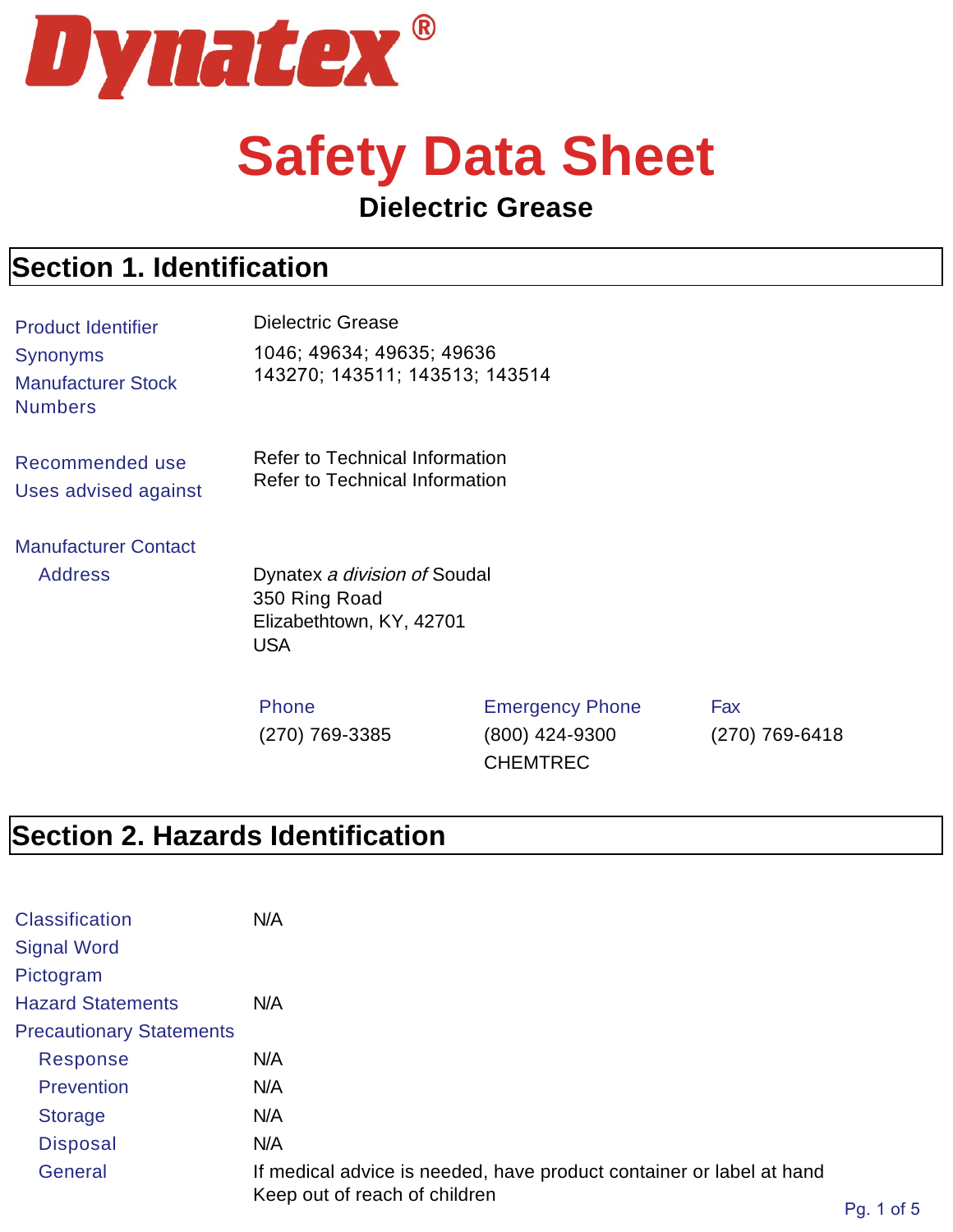|                                                   | Read label before use                 |
|---------------------------------------------------|---------------------------------------|
| Ingredients of unknown<br>toxicity                | $0\%$                                 |
| <b>Hazards not Otherwise</b><br><b>Classified</b> |                                       |
| <b>GHS Label Element</b>                          | Not a hazardous substance or mixture. |
| <b>GHS Classification</b>                         | Not a hazardous substance or mixture. |

#### **Section 3. Ingredients**

| <b>CAS</b>      | <b>Ingredient Name</b> | <b>Weight %</b> |
|-----------------|------------------------|-----------------|
| $ 112945-52-5 $ | Amorphous fumed silica | 5% - 15%        |

**Occupational exposure limits, if available, are listed in Section 8.**

#### **Section 4. First-Aid Measures**

| Ingestion           | DO NOT INDUCE VOMITING. Seek immediate medical attention.                                                   |
|---------------------|-------------------------------------------------------------------------------------------------------------|
| <b>Inhalation</b>   | No first aid should be needed.                                                                              |
| <b>Skin Contact</b> | Wash affected area with soap and water.                                                                     |
| <b>Eye Contact</b>  | Immediately flush eyes with water for at least 15 minutes. Get medical attention<br>if irritation develops. |

### **Section 5. Fire Fighting Measures**

| <b>Suitable Extinguishing</b>                          | Use carbon dioxide or dry chemical on small fires. Use foam and/or water spray |
|--------------------------------------------------------|--------------------------------------------------------------------------------|
| <b>Media</b>                                           | for large fires.                                                               |
| Unsuitable Extinguishing<br><b>Media</b>               | None known                                                                     |
| <b>Special Fire Fighting</b>                           | Self-contained breathing apparatus and protective clothing should be worn when |
| <b>Procedures</b>                                      | fighting fires involving chemicals.                                            |
| Unusual Fire or Explosion None known<br><b>Hazards</b> |                                                                                |

# **Section 6. Accidental Release Measures**

| Steps to be taken in case | Observe all personal protection equipment. Use absorbent material to collect |
|---------------------------|------------------------------------------------------------------------------|
| of spill or release       | and contain material for disposal.                                           |

Local, state and federal laws and regulations may apply to releases and disposal of this material, as well as those materials and items employed in the cleanup of releases. You will need to determine which federal, state and local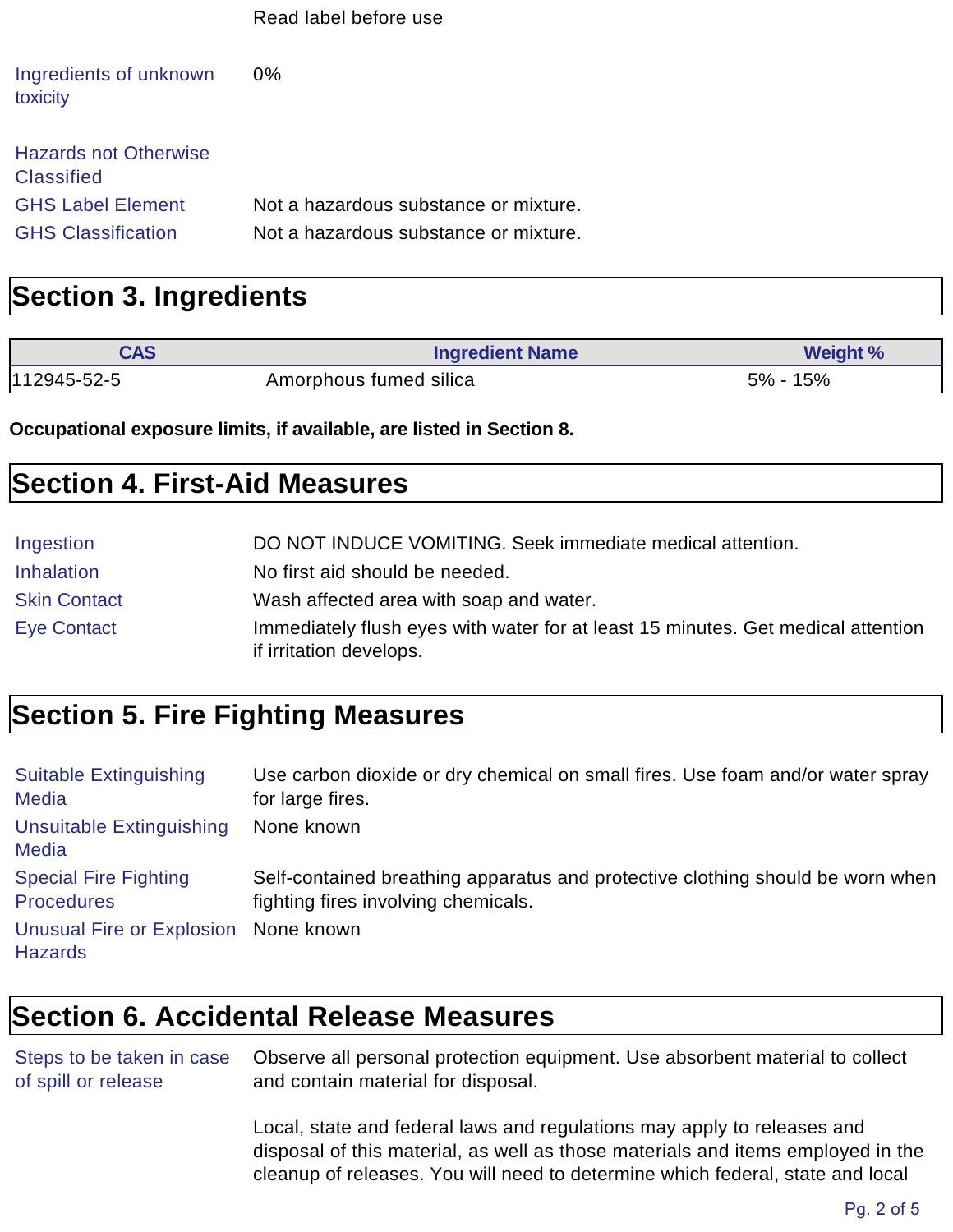laws and regulations are applicable. Sections 13 and 15 of this MSDS provide information regarding certain federal and state requirements.

#### **Section 7. Handling and Storage**

Storage Store below 100F.

Handling Keep container closed when not in use. Avoid prolonged skin contact. Keep away from eyes, use recommended personal protective equipment.

#### **Section 8. Exposure Controls/Personal Protection**

| <b>Occupational Exposure</b><br>Limits         | <b>Ingredient Name</b>                                                                        | <b>ACGIHTLV</b> | <b>OSHA PEL</b> | <b>STEL</b> |
|------------------------------------------------|-----------------------------------------------------------------------------------------------|-----------------|-----------------|-------------|
|                                                | Amorphous fumed silica                                                                        | 10 mg/m $3$     | 6 mg/m $3$      | N/A         |
| <b>Personal Protective</b><br><b>Equipment</b> | Goggles, Gloves                                                                               |                 |                 |             |
| <b>Precautionary Measures</b>                  | Avoid eye and skin contact. Keep container closed when not in use. Do not take<br>internally. |                 |                 |             |
| <b>Respiratory protection</b>                  | No respiratory protection should be needed with good local ventilation.                       |                 |                 |             |
| <b>Skin Protection</b>                         | Chemical protective gloves are recommended. Wash at mealtimes and end of<br>shift.            |                 |                 |             |
| <b>Eye Protection</b>                          | Use proper protection - safety glasses as a minimum.                                          |                 |                 |             |

### **Section 9. Physical and Chemical Properties**

| <b>Physical State</b>                 | Paste         |
|---------------------------------------|---------------|
| Color                                 | Translucent   |
| Odor                                  | Slight, sweet |
| <b>Odor Threshold</b>                 | N/A           |
| Solubility                            | Insoluble in  |
|                                       | water         |
| Partition coefficient Water/n-octanol | N/A           |
| VOC%                                  | N/A           |
| <b>Viscosity</b>                      | <b>Not</b>    |
|                                       | applicable    |
| <b>Specific Gravity</b>               | 1.03          |
| <b>Density lbs/Gal</b>                | N/A           |
| Pounds per Cubic Foot                 | N/A           |
| <b>Flash Point</b>                    | $>575F$       |
| <b>FP Method</b>                      | N/A           |
| pH                                    | <b>Not</b>    |
|                                       | applicable    |
| <b>Melting Point</b>                  | <b>Not</b>    |
|                                       | applicable    |
|                                       |               |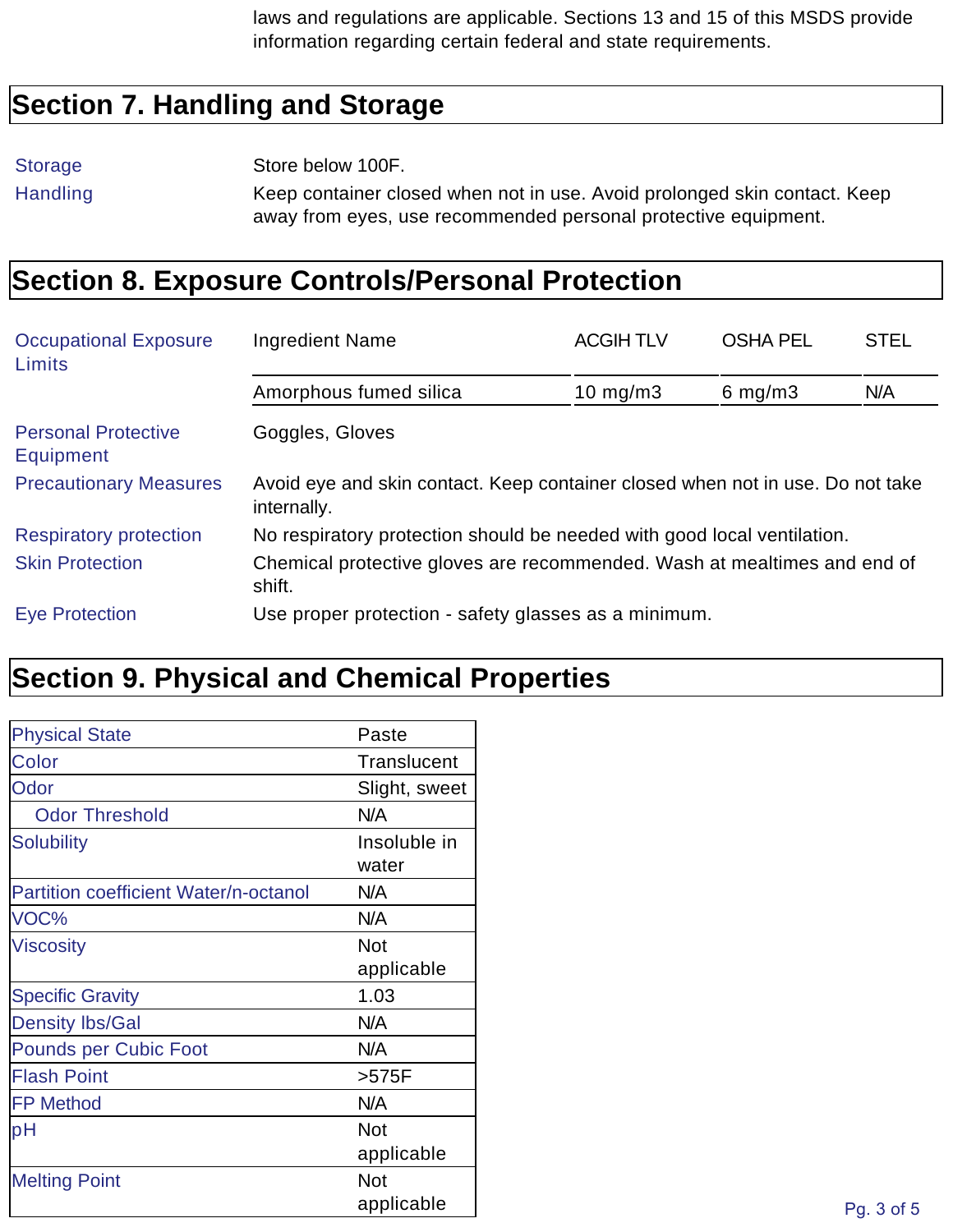| <b>Boiling Point</b>             | >300C                |
|----------------------------------|----------------------|
| <b>Boiling Range</b>             | N/A                  |
| LEL                              | N/A                  |
| <b>UEL</b>                       | N/A                  |
| <b>Evaporation Rate</b>          | N/A                  |
| Flammability                     | N/A                  |
| <b>Decomposition Temperature</b> | N/A                  |
| <b>Auto-ignition Temperature</b> | N/A                  |
| <b>Vapor Pressure</b>            | $< 5$ mm Hg<br>@ 25C |
| <b>Vapor Density</b>             | > 1                  |
|                                  |                      |

Note The above information is not intended for use in preparing product specifications. Contact Soudal Accumetric before writing specifications.

# **Section 10. Stability and Reactivity**

| <b>Chemical Stability</b> | <b>Stable</b>                             |
|---------------------------|-------------------------------------------|
|                           |                                           |
| Conditions to avoid       | None known                                |
| Materials to Avoid /      | Strong acids, bases and strong oxidizers. |
| Incompatibilities         |                                           |

#### **Section 11. Toxicological Information**

| This product is not known to be a sensitizer.         |
|-------------------------------------------------------|
| This product is not known to be teratogenic.          |
| This product is not known to be a reproductive toxin. |
| This product is not known to be a mutagen.            |
| This product is not known to be a carcinogen.         |
|                                                       |

### **Section 12. Ecological Information**

| <b>Water Treatment Plants</b> | Fate and Effects in Waste Complete information is not yet available. |
|-------------------------------|----------------------------------------------------------------------|
| <b>Environmental Effects</b>  | Complete information is not yet available.                           |
| <b>Environmental Fate and</b> | Complete information is not yet available.                           |
| <b>Distribution</b>           |                                                                      |

#### **Section 13. Disposal**

Waste Disposal Method We make no guarantee or warranty of any kind that the use or disposal of this product complies with all local, state, or federal laws. It is also the obligation of